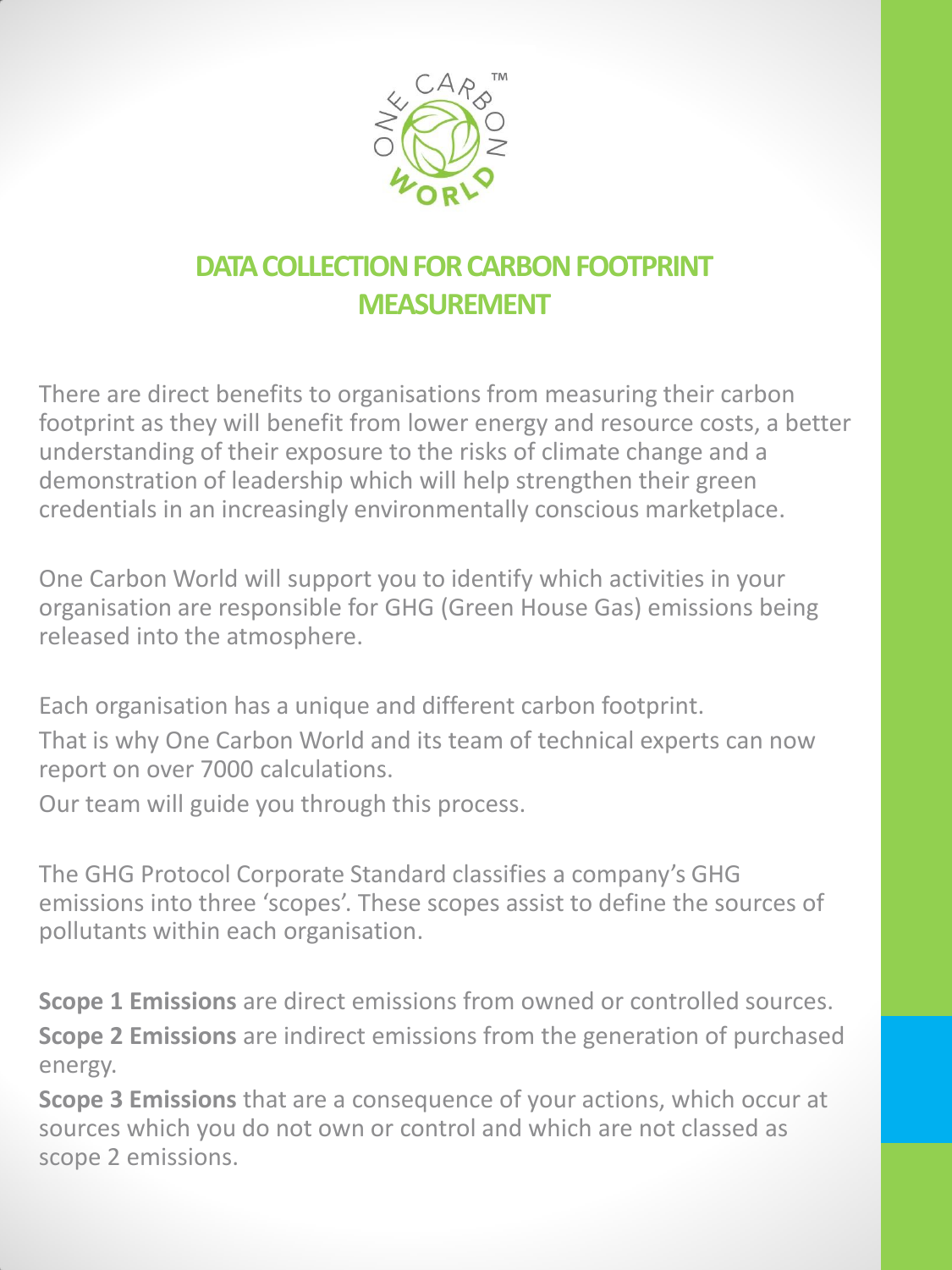To get started, we kindly ask you to prepare as much of the following information as possible , for your 12 month measurement period (example from 01/01/2019 -31/12/2019 or 01/04/2019 –31/03/2020)



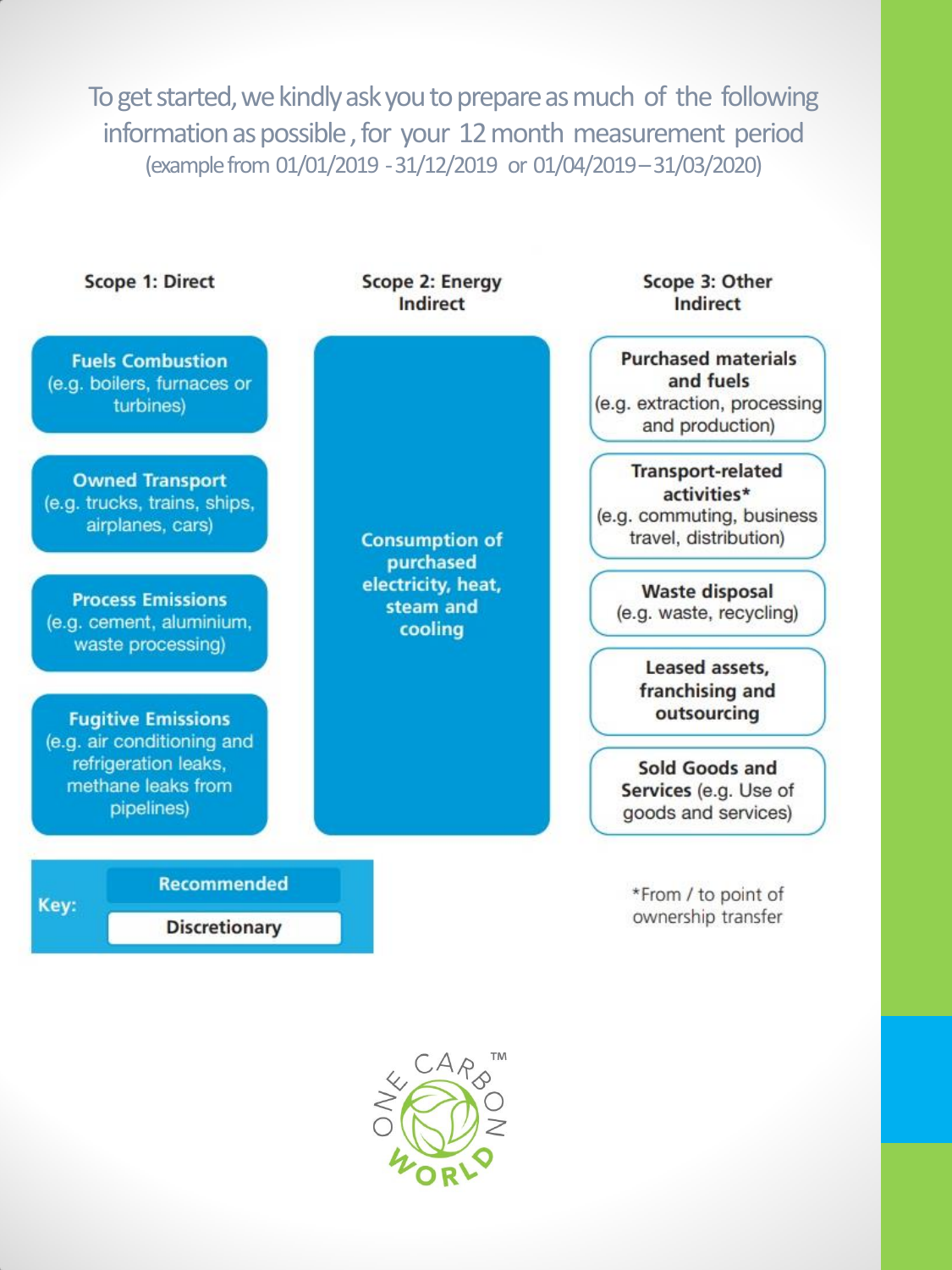### **We have created a simple guide below to help you get started :**

### **Scope 1**

# **Liquid Fuels –**

- **Total use over the footprint period of all fuels**, in assets that are owned or are under the operational or financial control of your organisation, **in litres and fuel type**.
- **Total use over the footprint period of any other liquid fuels e.g. Kerosene, Biofuel etc.**, in assets that are owned or are under the operational or financial control of your organisation, **in litres and fuel type**.

### **Gaseous Fuels –**

- **Total use over the footprint period of natural gas supplied through the grid**, in assets that are owned or are under the operational or financial control of your organisation, **in kWh (Gross CV)**.
- **Total use over the footprint of any other gases e.g. LPG, Biogas etc.**, in assets that are owned or are under the operational or financial control of your organisation, **in litres and gas type**.

### **Air-conditioning & Refrigeration –**

• **Any liquids/gases used over the footprint period to top-up or re-fill** airconditioning or refrigeration units that are owned or are under the operational or financial control of your organisation, **in kilograms and name/type.**

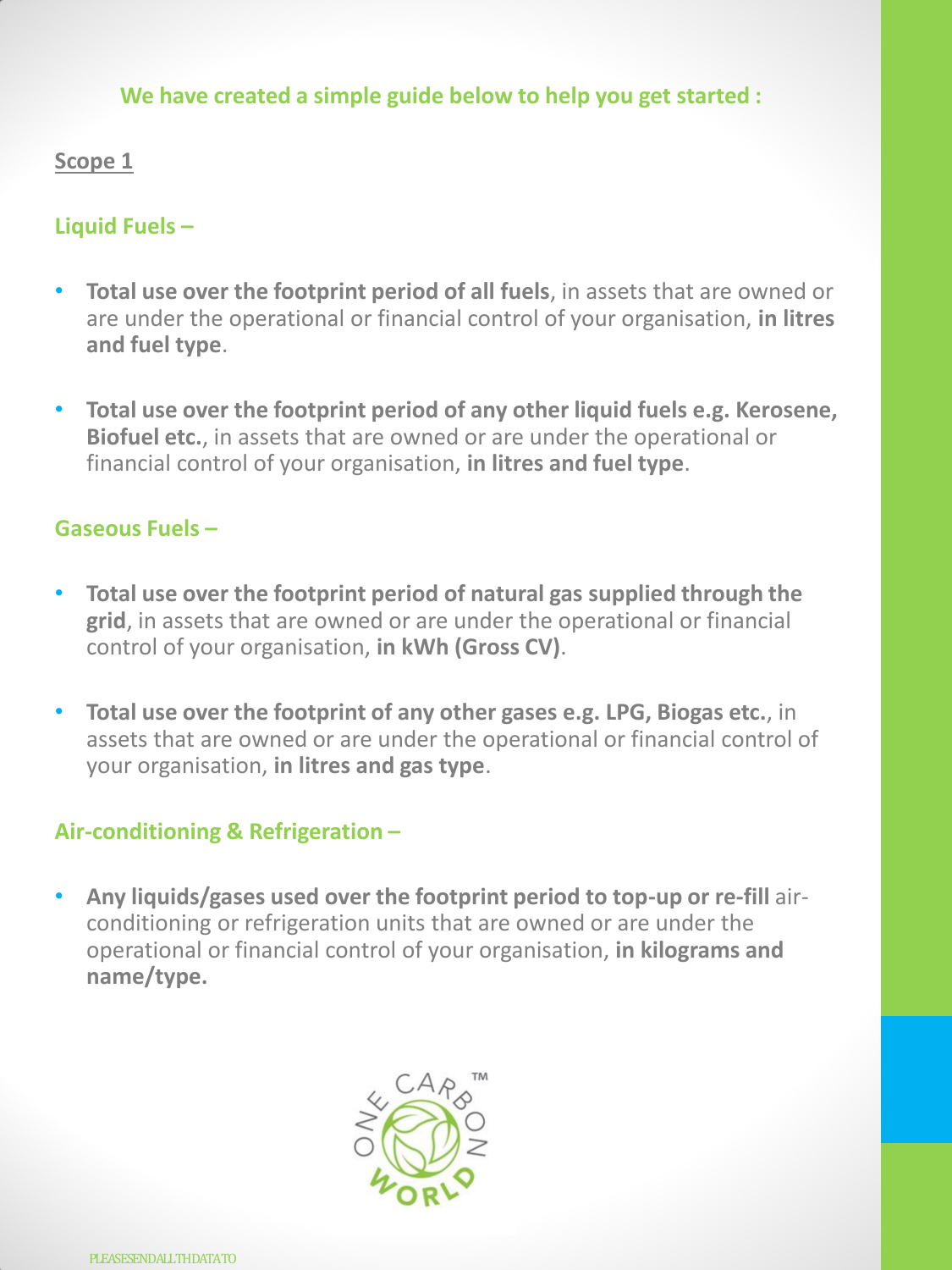# Scope 1

# **Fleet Vehicles –**

- Where total annual volume of fuel used is not available, **vehicle make/model/type** and **total miles/kilometres over footprint period** of each make/model/type.
- Where mileage of vehicles is not known, **vehicle make/model/type** and **total cost of fuels over footprint period** for each vehicle.

# **Fertilizers –**

• **Total use over the footprint period of any fertilizers,** on assets that are owned or are under the operational or financial control of your organisation, **in kilograms and type/name**.

### **Scope 2**

# **Electricity –**

• **Total use over the footprint period of electricity supplied through the grid**, in assets that are owned or are under the operational or financial control of your organisation, **in kWh (Gross CV)**.

# **Electric Vehicles –**

- **Vehicle make/model/type** and **total miles/kilometres over footprint period.**
- **Percentage (approximate) of charging** undertaken at assets that are owned or are under the operational or financial control of your organisation.

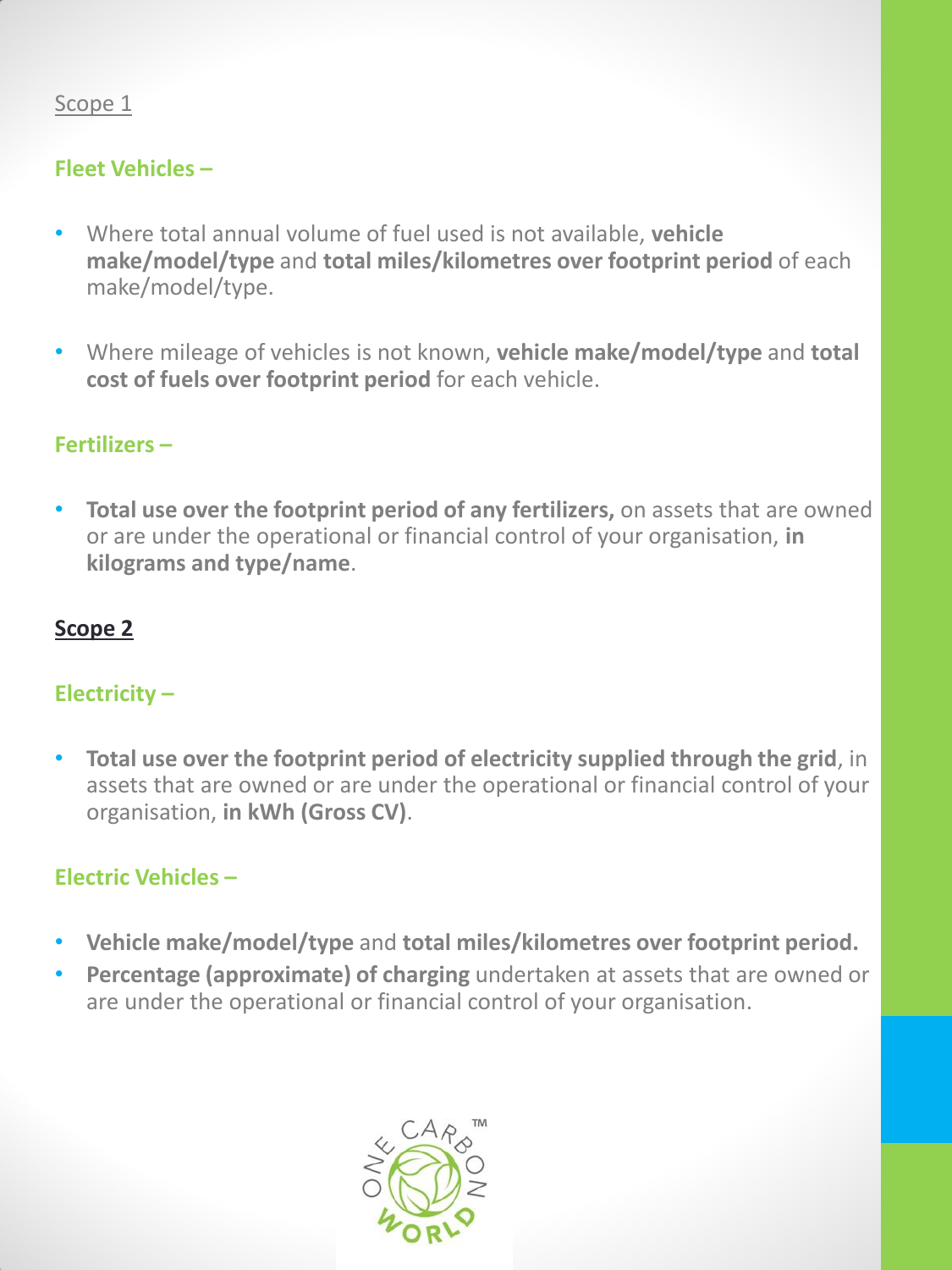# **Scope 3**

### **Water –**

• **Total use over the footprint period of mains water**, in assets that are owned or are under the operational or financial control of your organisation, **in cubic meters/litres**.

#### **Waste –**

• **Total waste produced** over the footprint period**,** in assets that are owned or are under the operational or financial control of your organisation, **in kilograms/tonnes and waste type e.g. plastic/paper/metal, land-fill or recycled**.

# **Freight/Logistics –**

• **Miles/kilometres and kilograms/tonnes over footprint period** of all inbound/outbound deliveries to/from assets that are owned or are under the operational or financial control of your organisation, **by transport type**.

### **Business Travel –**

Air

• **Total miles/kilometres travelled** over footprint period by all employees, **by type/class of flight,** e.g. long-haul, economy etc.

Land

• **Total distance travelled** over footprint period by all employees, **by mode of transport,** car (by make/model/type), rail, bus, motorbike.

Sea

• **Total distance travelled** over footprint period by all employees, **by mode of transport**.

#### **Hotel**

• **Total no. nights** over footprint period by all employees, **by country**.